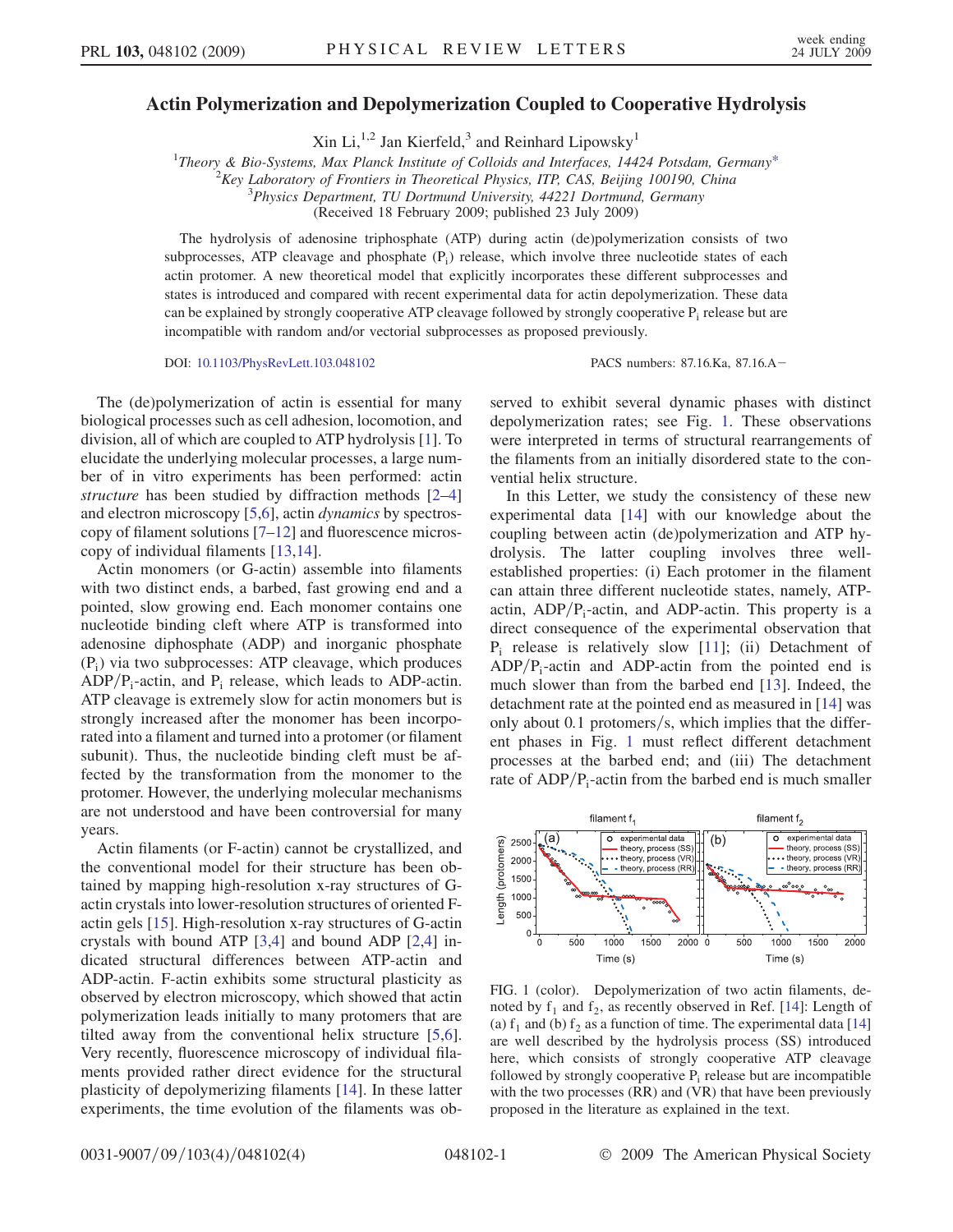than the detachment rate of both ATP-actin and ADP-actin from the same end [\[13\]](#page-3-8).

When we combine these three noncontroversial properties of actin (de)polymerization with possible mechanisms for ATP cleavage and  $P_i$  release, we find that the depolymerization phases as displayed in Fig. [1](#page-0-0) can be explained by strongly cooperative ATP cleavage followed by strongly cooperative  $P_i$  release, a combination that we abbreviate as (SS). During polymerization, the process (SS) produces actin filaments that consist of three different segments: an ATP-actin cap close to the barbed end, an intermediate segment that consists primarily of  $ADP/P_i$ -actin, and a filament core of ADP-actin. The successive depolymerization of these three filament segments leads to the three dynamic phases shown in Fig. [1](#page-0-0). In this way, we provide a relatively simple explanation for the surprising behavior observed in [\[14\]](#page-3-9).

The process (SS) must be distinguished from two other processes that have been previously discussed in the literature: Several groups emphasized the process (RR) corresponding to "random ATP cleavage followed by random  $P_i$ release'' [[12,](#page-3-7)[13](#page-3-8),[16](#page-3-13),[17](#page-3-14)] whereas other groups considered the process (VR) corresponding to ''vectorial cleavage [\[9,](#page-3-15)[18\]](#page-3-16) followed by *random*  $P_i$  release" [\[11\]](#page-3-12). Inspection of Fig. [1](#page-0-0) shows that both processes (RR) and (VR) are incompatible with the data in [\[14\]](#page-3-9).

For random ATP cleavage, all ATP-actin protomers exhibit the same cleavage rate irrespective of their local neighborhoods within the filament as illustrated in Fig. [2\(a\)](#page-1-0). Vectorial (or sequential) cleavage, on the other hand, is restricted to the domain boundary between the ATP-actin cap at the barbed end and the core of the filament; see Fig. [2\(b\)](#page-1-0). Vectorial and random cleavage may be considered as limiting cases of the cooperative cleavage process shown in Fig. [2\(c\).](#page-1-0) Random, vectorial, and coop-

<span id="page-1-1"></span>

<span id="page-1-0"></span>FIG. 2 (color). (a) Random cleavage of ATP-actin protomers (T, red) to  $ADP/P_i$ -actin ( $\Theta$ , blue) in the presence of ADP-actin protomers (D, white) with all cleavage rates being equal to  $\omega_c$ irrespective of the local neighborhood; (b) Vectorial cleavage with rate  $\omega_{c\Theta}$  restricted to the T $\Theta$  or TD domain boundary of the T cap; and (c) Cooperative cleavage with three cleavage rates  $\omega_{\rm cT}$ ,  $\omega_{\rm c\Theta}$ , and  $\omega_{\rm cD}$  depending on the local neighborhood of the T protomer to be cleaved. Random, vectorial, and cooperative  $P_i$ release are defined in an analogous way.

erative  $P_i$  release from the ADP/ $P_i$ -actin protomers will be defined in an analogous way; see further below.

In the context of actin polymerization, cooperative hydrolysis of ATP has been discussed in [\[9](#page-3-15)[,10\]](#page-3-17). Furthermore, cooperative hydrolysis of GTP has been used to explain the abrupt transitions of microtubules from growing to shrinking states [\[19\]](#page-3-18). In all of these previous models for cooperative hydrolysis, the protomers could attain only two nucleotide states. In contrast, our theory takes all three nucleotide states of actin into account and distinguishes ATP cleavage from  $P_i$  release.

Our article is organized as follows. First, we introduce our theoretical model for actin (de)polymerization and discuss the possible domain patterns of actin protomers. Second, we study several steady state quantities and show that the different processes (RR), (VR), and (SS) are rather difficult to distinguish via these quantities. Finally, we apply our model to depolymerization after dilution and derive the corresponding time evolution of the filament length as shown in Fig. [1](#page-0-0).

Description of protomer patterns.—We will now abbreviate the three protomer species ATP-actin,  $ADP/P_i$ -actin, and ADP-actin by T,  $\Theta$ , and D, respectively. At any time t, the state of the filament is defined by the spatial pattern of T,  $\Theta$ , and D protomers; see Fig. [2.](#page-1-1) This pattern evolves in time according to a continuous-time Markov process with transition rates  $\omega_{ij}$  from state i to state j. This implies (i) that the dwell (or waiting) time  $\tau_i$  of the system in state i is governed by the probability

$$
\text{Prob}\left(\tau_{i} > t\right) = \exp[-t/\langle \tau_{i} \rangle] \quad \text{with} \quad \langle \tau_{i} \rangle \equiv 1 / \sum_{j} \omega_{ij} \quad (1)
$$

and (ii) that the transition occurs to state  $j$  with probability  $\pi_{ij} = \langle \tau_i \rangle \omega_{ij}$  [[20](#page-3-19)].

The transition rate for filament elongation is equal to the attachment rate of a single T monomer to the barbed end and given by  $\kappa_{\text{on}} C_{\text{T}}$  with rate constant  $\kappa_{\text{on}}$  and molar concentration  $C_T$  of ATP actin. The detachment rates for a T,  $\Theta$ , and D protomer from the barbed end are denoted by  $\omega_{\text{off},T}$ ,  $\omega_{\text{off},\Theta}$ , and  $\omega_{\text{off},D}$ , respectively. Once a T monomer has been attached to the filament and turned into a T protomer, its ATP molecule is cleaved into  $ADP/P_i$ and the  $P_i$  is subsequently released.

Cooperative ATP cleavage and  $P_i$  release.— Each protomer has a polar structure with a ''pointed'' and a ''barbed'' side as indicated in Fig. [2.](#page-1-1) The binding cleft for ATP is located at the pointed side of the protomer which points towards the core of the filament. Therefore, the ATP cleavage rate of a certain T protomer may depend, in general, on the next protomer that separates the T protomer from the filament core. Thus, we distinguish the three local neighborhoods  $TT$ ,  $T\Theta$ , and  $TD$  with the corresponding ATP cleavage rates  $\omega_{\text{cT}}$ ,  $\omega_{\text{c}\Theta}$ , and  $\omega_{\text{cD}}$  [[21\]](#page-3-20). We take  $\omega_{\rm c\Theta} = \omega_{\rm cD}$ ; see [[22](#page-3-21)], and use the parametrization

<span id="page-1-2"></span>
$$
\omega_{\rm c\Theta} = \omega_{\rm cD} \equiv \omega_{\rm c} \quad \text{and} \quad \omega_{\rm cT} \equiv \rho_{\rm c}\omega_{\rm c}, \tag{2}
$$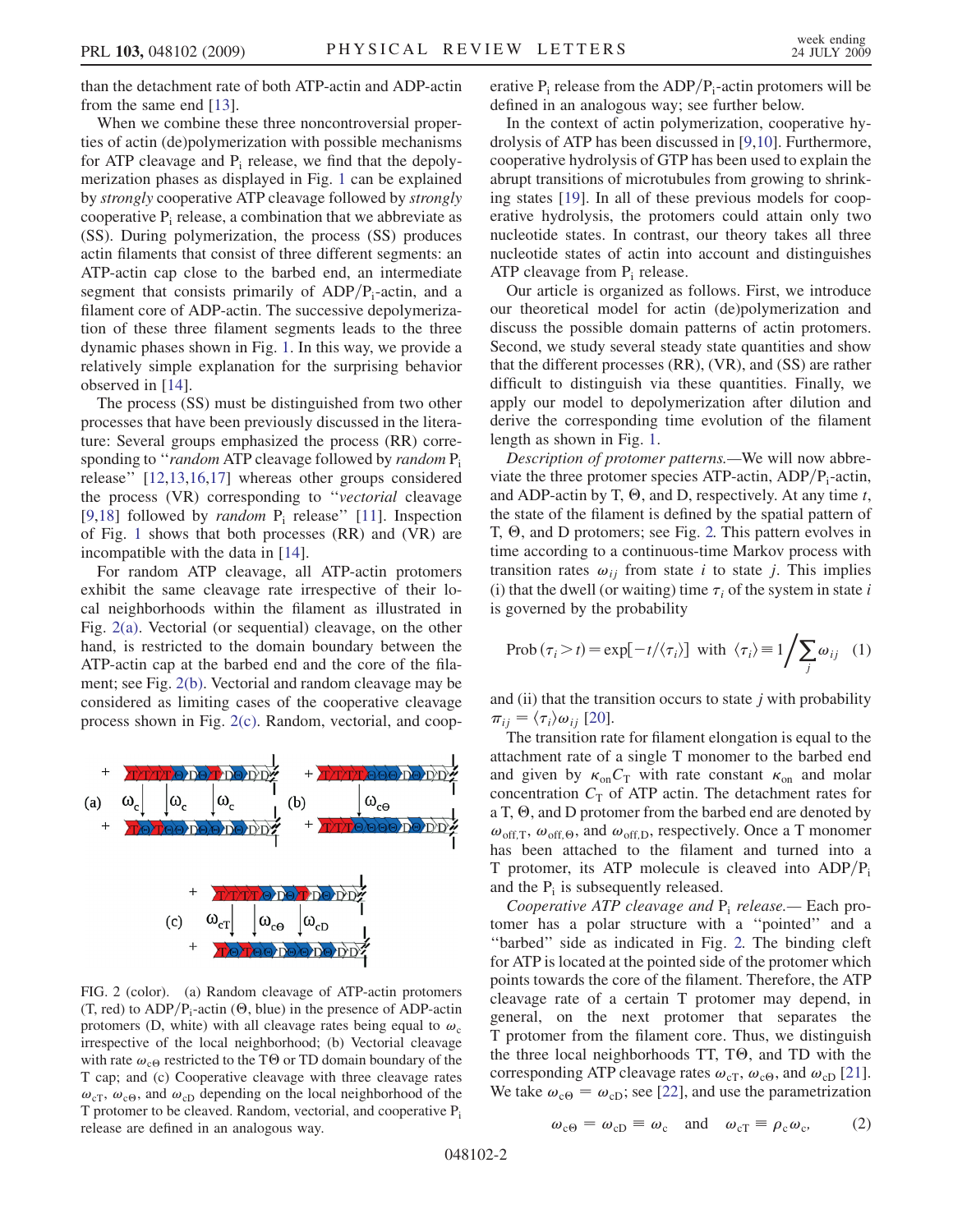which defines the dimensionless cleavage parameter  $\rho_c$ that can attain the values  $0 \le \rho_c \le 1$ . For  $\rho_c = 1$ , all three rates are equal to  $\omega_c$  corresponding to random cleavage. For  $\rho_c = 0$ , the ATP cleavage rate  $\omega_{cT}$  adjacent to a neighboring T protomer vanishes, and cooperative cleavage reduces to vectorial cleavage.

For cooperative  $P_i$  release from a  $\Theta$  protomer, we distinguish the three local neighborhoods  $\Theta T$ ,  $\Theta \Theta$ , and  $\Theta D$ and the corresponding P<sub>i</sub> release rates  $\omega_{rT}$ ,  $\omega_{r\Theta}$ , and  $\omega_{rD}$ . We take  $\omega_{\text{rT}} = \omega_{\text{r}\Theta}$  and use the parametrization

$$
\omega_{rD} \equiv \omega_r
$$
 and  $\omega_{rT} = \omega_{r\Theta} \equiv \rho_r \omega_r$  (3)

<span id="page-2-3"></span>with the dimensionless release parameter  $\rho_r$  that can attain the values  $0 \le \rho_r \le 1$ . For  $\rho_r = 1$ , all three rates are equal to  $\omega_r$  corresponding to random P<sub>i</sub> release. For  $\rho_r = 0$ , the  $P_i$  release rates  $\omega_{rT}$  and  $\omega_{r\Theta}$  adjacent to a neighboring T and  $\Theta$  monomer vanish, and cooperative P<sub>i</sub> release reduces to vectorial Pi release.

Threshold concentrations for vectorial subprocesses.— Vectorial cleavage with  $\rho_c = 0$  is characterized by a T cap at the barbed end. As shown in [\[22\]](#page-3-21), this cap has a finite length for small actin concentrations  $C_T$  but grows continuously when  $C_T$  exceeds the threshold value

$$
C_{\text{T,c}} \equiv (\omega_{\text{c}} + \omega_{\text{off,T}}) / \kappa_{\text{on}}.
$$
 (4)

<span id="page-2-2"></span>Vectorial P<sub>i</sub> release with  $\rho_r = 0$  leads to protomer patterns with one or no  $\Theta$ D domain boundary. The average separation of this domain boundary from the barbed end grows continuously if  $C_T$  exceeds another threshold concentration,  $C_{T,r}$ , which satisfies the implicit equation

$$
\omega_{\rm r} = \kappa_{\rm on} C_{\rm T,r} - P_{\rm T}(1)\omega_{\rm off,T} - [1 - P_{\rm T}(1)]\omega_{\rm off, \Theta}, \quad (5)
$$

where  $P_T(1)$  is the probability that the first protomer at the barbed end is a T protomer; see Fig. (5) in [\[22\]](#page-3-21).

Different hydrolysis processes. We will now describe and compare the behavior of growing and shrinking actin filaments for the three processes denoted by (RR), (VR), and (SS) with transition rates as given in Table [I](#page-2-0). The first process (RR) represents random ATP cleavage with cleavage parameter  $\rho_c = 1$  followed by random P<sub>i</sub> release with release parameter  $\rho_r = 1$ . The corresponding transition rates in Table [I](#page-2-0) have been deduced in [[7,](#page-3-6)[12](#page-3-7),[13](#page-3-8)] for a physiological buffer containing 1 or 2 mM MgCl<sub>2</sub> and 50 or 100 m<sup>M</sup> KCl. The second process (VR) is based on vectorial ATP cleavage with  $\rho_c = 0$  followed by random P<sub>i</sub> release with  $\rho_r = 1$ . The (VR) transition rates in Table [I](#page-2-0)

<span id="page-2-0"></span>TABLE I. Transition rates for process (RR) [\[12,](#page-3-7)[13](#page-3-8)], for process (VR) [[9](#page-3-15),[11](#page-3-12)], and for process (SS) introduced here. The rate constant  $\kappa_{\rm on}$  is in units of  $1/\mu M$  s, all rates  $\omega$  are in units of 1/s, and the parameters  $\rho_c$  and  $\rho_r$  are dimensionless.

|  | $\kappa_{\text{on}}$ $\omega_{\text{off.T}}$ $\omega_{\text{off.}\Theta}$ $\omega_{\text{off.D}}$ $\omega_{\text{c}}$ $\rho_{\text{c}}$ |  |                    | $\omega_{\rm r}$ |  |
|--|-----------------------------------------------------------------------------------------------------------------------------------------|--|--------------------|------------------|--|
|  | (RR) 11.6 1.4 0.2 5.4 0.3 1 0.003 1                                                                                                     |  |                    |                  |  |
|  | $(VR)$ 1.7 5.1 0.2                                                                                                                      |  | 5.0 13.6 0 0.003 1 |                  |  |
|  | (SS) 11.6 2.2 0.1 2.7 1.0 $3/10^6$ 0.57 $2/10^6$                                                                                        |  |                    |                  |  |

have been deduced in [[9](#page-3-15),[11](#page-3-12)] for a buffer containing 1 mM  $MgCl<sub>2</sub>$  and no KCl. The third process (SS) represents strongly cooperative cleavage with  $\rho_c = 3/10^6$  followed by strongly cooperative P<sub>i</sub> release with  $\rho_r = 2/10^6$  [[23\]](#page-3-22). The latter parameters have been obtained here from a detailed comparison with the experiments in [[14](#page-3-9)], see below. The buffer used in these latter experiments contained 2 mM MgCl<sub>2</sub> as well as 50 mM KCl, similar to but not identical with the one in [\[7](#page-3-6),[12](#page-3-7)].

Steady state properties.—We first determined several steady state fluxes as functions of actin concentration  $C_T$ : the filament growth rate; see Fig. (6) in [\[22\]](#page-3-21), the total ATP cleavage flux  $J_c$ , and the total  $P_i$  release flux  $J_r$ . In Fig. [3](#page-2-1), the concentration dependencies of the two fluxes  $J_c$  and  $J_r$ are compared for the three processes (RR), (VR), and (SS). For the vectorial process (VR), the flux  $J_c$  attains the constant value  $J_c = \omega_c = 13.6/s$  for  $C_T > C_{T,c}$  $11.0\mu M$  as experimentally observed in [[9](#page-3-15)].

For each position  $x$  along the filament, one can define the protomer densities  $P_T(x)$ ,  $P_{\Theta}(x)$ , and  $P_D(x)$ , which represent the probabilities that this protomer belongs to the species T,  $\Theta$ , and D, respectively. The densities  $P_T(x)$ and  $P_D(x)$  decrease and increase monotonically with x, whereas  $P_{\Theta}(x)$  exhibits a maximum at intermediate values of x; see Fig.  $(7)$  in [[22](#page-3-21)].

The average numbers  $\langle N_{\text{T}} \rangle$  and  $\langle N_{\Theta} \rangle$  of T and  $\Theta$  protomers are obtained by integrating the density profiles  $P_T(x)$ and  $P_{\Theta}(x)$  over x. The concentration dependence of these average numbers is displayed in Fig. [4.](#page-3-23) For random cleavage with  $\rho_c = 1$ , the steady state is characterized by the average number  $\langle N_T \rangle = J_c/\omega_c \approx (\kappa_{on}C_T - \omega_{off,T})/\omega_c$  for large  $C_T$ . For *vectorial* cleavage with  $\rho_c = 0$ , the number  $\langle N_{\rm T} \rangle$  increases monotonically with  $C_{\rm T}$  and diverges at the threshold  $C_{T,c}$ ; see Fig. [4\(a\)](#page-3-24).

Furthermore, as shown in [\[22\]](#page-3-21), strongly cooperative cleavage leads to the singular behavior

$$
\langle N_{\rm T} \rangle \approx \sqrt{\pi} \kappa_{\rm on} C_{\rm T} / \sqrt{2 \omega_{\rm cD} \omega_{\rm cT}}
$$
 (6)

for small  $\omega_{cT} = \rho_c \omega_c$  provided  $C_T > C_{T,c}$ , compare ([4\)](#page-2-2). The singular behavior of  $\langle N_{\Theta} \rangle$  is described in [\[22\]](#page-3-21).

<span id="page-2-1"></span>

FIG. 3 (color). Total ATP cleavage flux  $J_c$  and total  $P_i$  release flux  $J_r$  in units of protomers/s versus actin concentration  $C_T$ . The full circles (red), up-triangles (blue), and full squares (black) are obtained for the three processes (RR), (VR), and (SS) as defined in Table [I](#page-2-0). The black arrow indicates the threshold concentration  $C_{T,c} = 11.0 \mu M$  for vectorial cleavage.